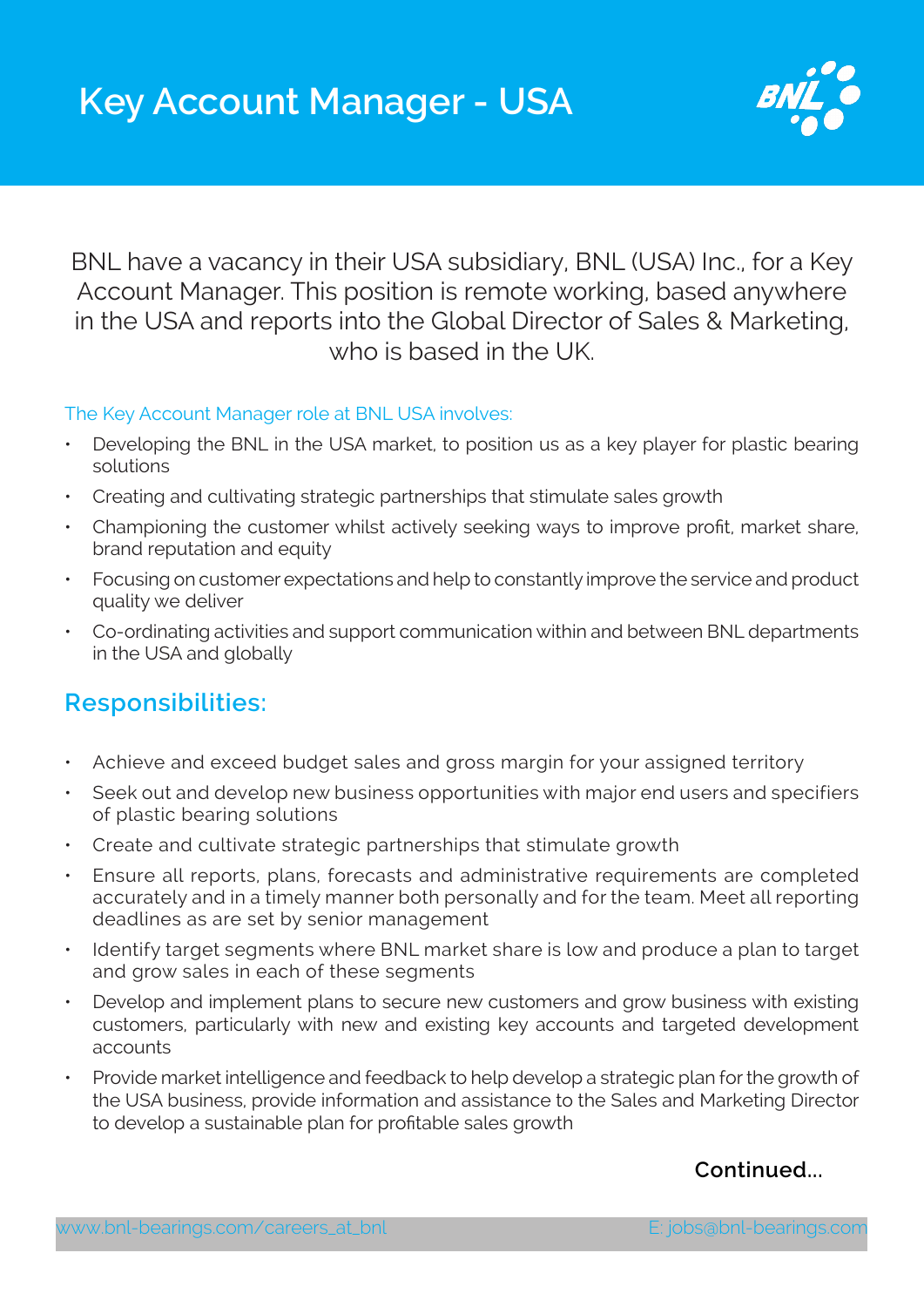## **Key Account Manager - USA**



## **Responsibilities continued...**

- Develop and deploy the Key Account strategy, supported by individual Key Account plans
- Identify new and profitable opportunities with existing customers and leverage these to increase profitable sales with them
- Efficiently plan customer facing time and call cycles to maximize time management and diligently complete call reports etc. on CRM
- Provide an accurate forecast for the territory and/or customers as required to assist in production planning and demand management
- Work closely and co-operatively with Marketing and Engineering to ensure we maximize opportunities with existing standard products, including Industry Standard Bearings, (ISB's)
- Provide regular and relevant feedback on market conditions, competitor activities and progress towards business objectives
- Analyze the current market position for BNL, i.e., the strengths, weaknesses, opportunities and threats
- Working with the Marketing team develop marketing material, strategies and justify new project opportunities to support the sales effort
- Ensure continuous improvement in a change oriented culture
- Continually monitor and review key sales performance and market indicators, in line with BNL requirements, in addition to ensuring achievement of all key financial ratios

The duties and responsibilities in this job description are not restrictive and the post holder may be required to undertake any other duties which may be required from time to time. Any such duties should not, however, substantially change the general character of the post.

**Continued...**